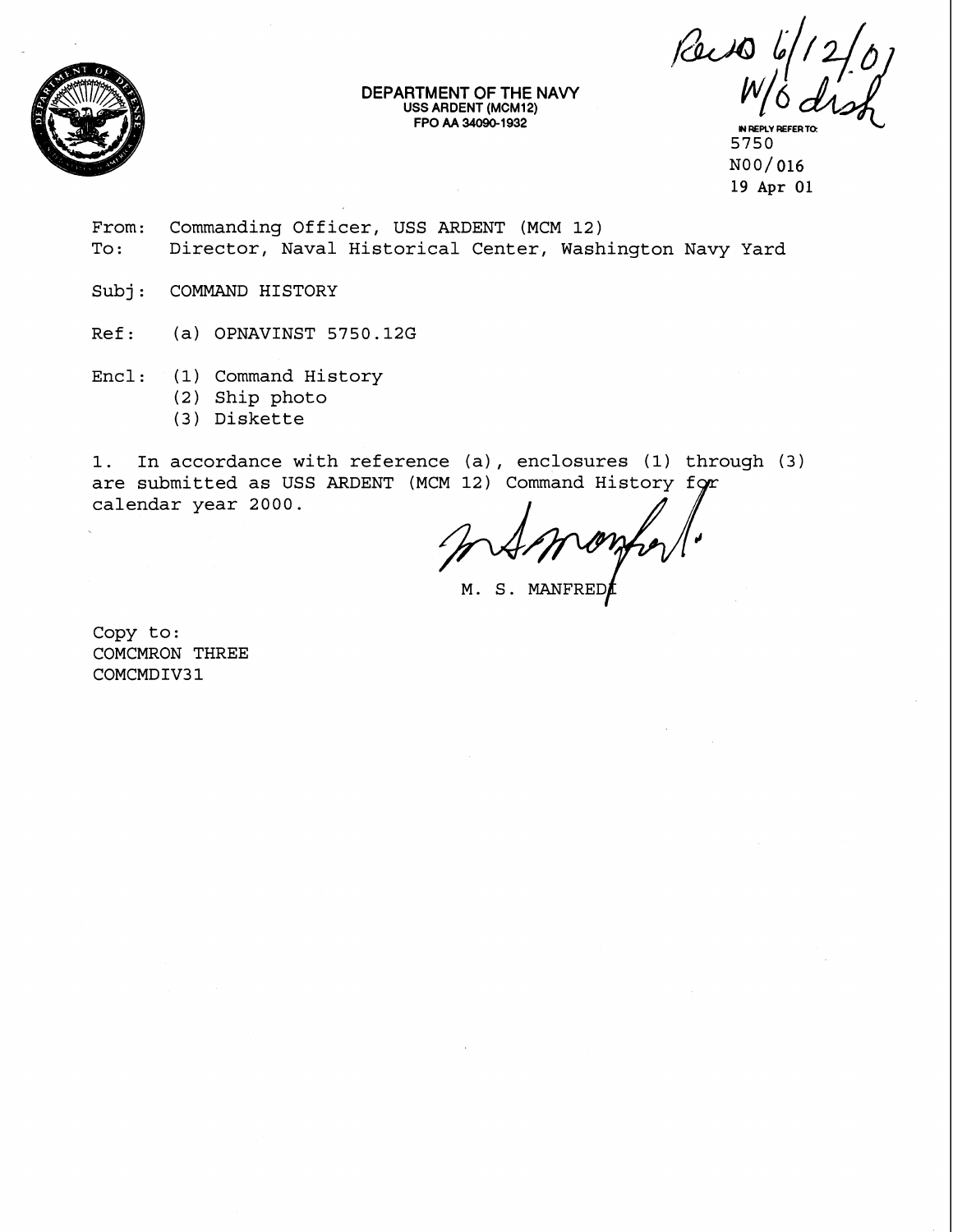## **USS ARDENT (MCM 12) CALENDAR YEAR 2000 COMMAND HISTORY**

1. Command Composition and Organization.

- a. Short Title: USS ARDENT
- b. Unit Identification Code: 21900
- c. Mission: Mine Warfare Operations
- d. Organizational Structure:

(1) Immediate Senior in Command: Commander, Mine Counter Measures Division THIRTY-ONE, Commander B. Shanahan.

- (2) Commanding Officer: CDR Rodelio Laco
- (3) Permanent Duty Station: Manama, Bahrain.
- 2. Chronology.

## **JANUARY**

| $01 - 03$ | IPT MINA SULMAN, BAHRAIN    |
|-----------|-----------------------------|
| $03 - 12$ | U/W MCM OPS ENR DUBAI, UAE  |
| $12 - 16$ | PVST DUBAI, UAE             |
| $16 - 22$ | U/W MCM OPS ENR DOHA, QATAR |
| $22 - 23$ | PVST DOHA, QATAR            |
| $23 - 24$ | U/W ENR BAHRAIN             |
| $24 - 25$ | IPT MINA SULMAN, BAHRAIN    |
| $25 - 31$ | U/W MCM OPS                 |

### **FEBRUARY**

| 01        | IPT MINA SULMAN, BAHRAIN                     |
|-----------|----------------------------------------------|
| $01 - 03$ | U/W ENR ABU DHABI, UAE                       |
| $03 - 06$ | PVST ABU DHABI, UAE                          |
| $06 - 08$ | U/W MCM OPS/GUNEX ENR BAHRAIN                |
| 08-16     | IPT MINA SULMAN, BAHRAIN                     |
| 17        | C5F VISIT                                    |
| 18        | MCMROTCREW CHARLIE RELIEVED MCMROTCREW HOTEL |
| 19        | FAST CRUISE MINA SULMAN, BAHRAIN             |
| $20 - 25$ | U/W MCM OPS (MCM OPAREA)                     |
| $26 - 29$ | IPT MINA SULMAN, BAHRAIN                     |

#### **MARCH**

| 01        | ARDENT PERMANENTLY HOMEPORTED IN BAHRAIN |
|-----------|------------------------------------------|
| $01 - 12$ | IPT MINA SULMAN, BAHRAIN                 |
| $12 - 15$ | U/W MCM OPS (MCM OPAREA) ISO GULFEX 2000 |
| $16 - 18$ | <b>EXAMPLE PUST DUBAI, UAE</b>           |
|           | 19-20 U/W MCM OPS (MCM OPAREA)           |
| $21 - 28$ | IPT MINA SULMAN, BAHRAIN                 |
| 29        | U/W MCM OPS                              |
| $30 - 31$ | IPT MINA SULMAN, BAHRAIN                 |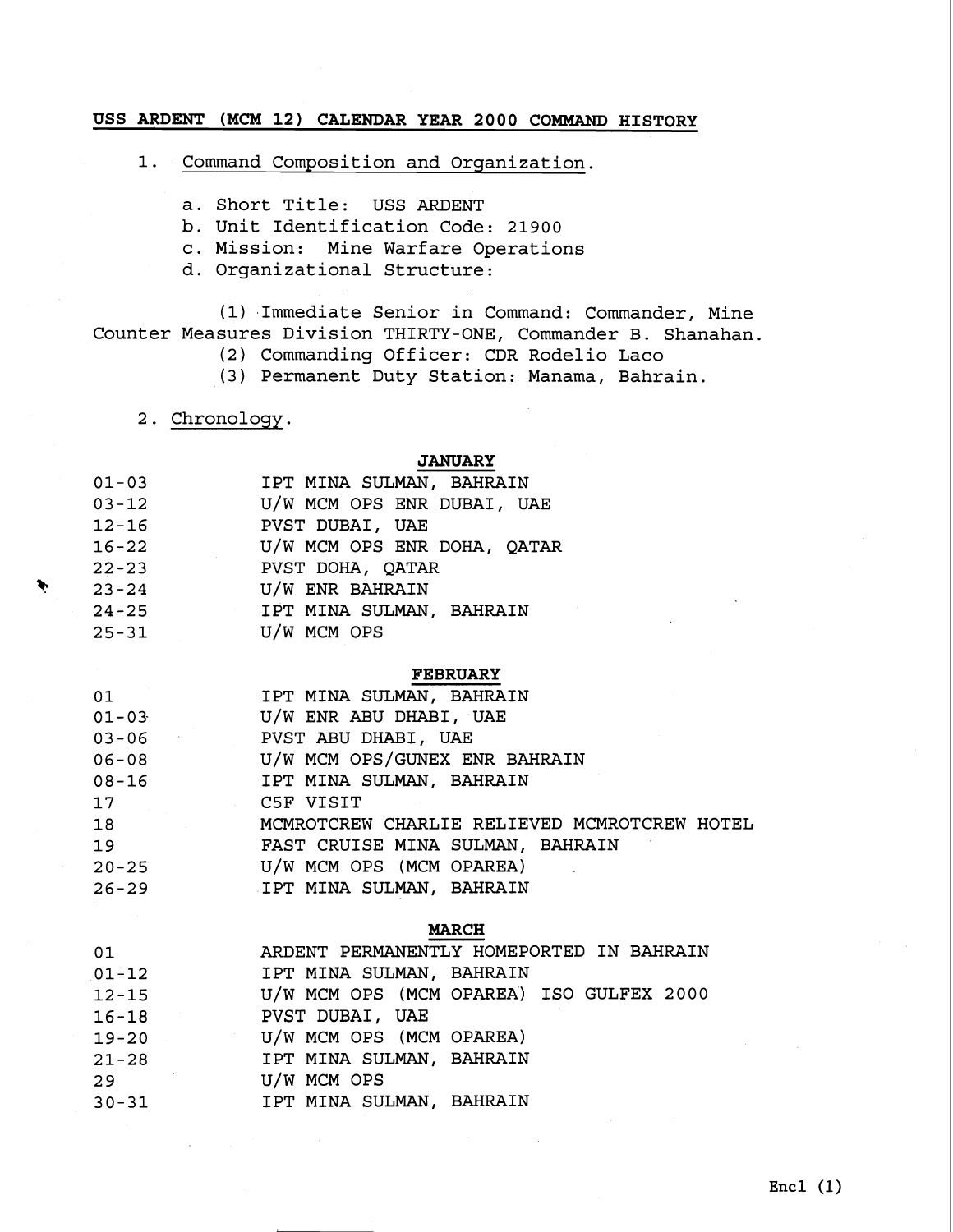# **APRIL**

| $04 - 10$<br>U/W ISO ARABIAN GAUNTLET 2000<br>$10 - 24$<br>IPT MINA SULMAN, BAHRAIN<br>U/W ENR AL JUBAYL, KSA<br>25 <sub>1</sub><br>$26 - 28$<br>PVST AL JUBAYL, KSA<br>$28 - 29$<br>30<br>IPT MINA SULMAN, BAHRAIN<br><b>MAY</b><br>$01 - 06$<br>IPT MINA SULMAN, BAHRAIN | $01 - 03$ | IPT MINA SULMAN, BAHRAIN        |
|----------------------------------------------------------------------------------------------------------------------------------------------------------------------------------------------------------------------------------------------------------------------------|-----------|---------------------------------|
|                                                                                                                                                                                                                                                                            |           |                                 |
|                                                                                                                                                                                                                                                                            |           |                                 |
|                                                                                                                                                                                                                                                                            |           |                                 |
|                                                                                                                                                                                                                                                                            |           |                                 |
|                                                                                                                                                                                                                                                                            |           | U/W MCM OPS/FAMFIRE ENR BAHRAIN |
|                                                                                                                                                                                                                                                                            |           |                                 |
|                                                                                                                                                                                                                                                                            |           |                                 |
|                                                                                                                                                                                                                                                                            |           |                                 |

| $01 - 06$                      | IPT MINA SULMAN, BAHRAIN       |
|--------------------------------|--------------------------------|
| 07                             | U/W MCM OPS ENR DOHA, QATAR    |
| $08 - 10$                      | PVST DOHA, QATAR               |
| 10                             | U/W ENR BAHRAIN                |
| $11 - 16$                      | IPT MINA SULMAN, BAHRAIN       |
| 16<br><b>Contract Contract</b> | MCPON VISIT                    |
| $16 - 19$                      | U/W MCM OPS ENR ABU DHABI, UAE |
| $20 - 22$                      | PVST ABU DHABI, UAE            |
| $23 - 24$                      | U/W ENR BAHRAIN                |
| $25 - 31$                      | IPT MINA SULMAN, BAHRAIN       |

## **JUNE**

 $\ddot{\phantom{a}}$ 

| $01 - 03$ | IPT MINA SULMAN, BAHRAIN                          |
|-----------|---------------------------------------------------|
| $04 - 05$ | U/W MCM OPS ENR AL JUBAYL, KSA                    |
| $06 - 07$ | PVST AL JUBAYL, KSA                               |
| $07 - 10$ | U/W MCM OPS ENR BAHRAIN ISO NAUTICAL SWIMMER 2000 |
| $11 - 30$ | IPT MINA SULMAN, BAHRAIN                          |
|           | <b>JULY</b>                                       |
| $01 - 25$ | IPT MINA SULMAN, BAHRAIN                          |
| 25.27     | \ היהם הרו/ היהואו יהרא היו/זו                    |

| $01 - 25$ | IPT MINA SULMAN, BAHRAIN |  |
|-----------|--------------------------|--|
| $25 - 27$ | U/W MCM OPS (MCM OPAREA) |  |
| $27 - 31$ | IPT MINA SULMAN, BAHRAIN |  |

# **AUGUST**

| $01 - 07$ | IPT MINA SULMAN, BAHRAIN            |
|-----------|-------------------------------------|
| $08 - 10$ | U/W MCM OPS ENR DUBAI, UAE          |
| $11 - 14$ | PVST DUBAI, UAE                     |
| $14 - 19$ | U/W MCM/ENG TRNG (MCM OPAREA)       |
| $19 - 31$ | IPT MINA SULMAN, BAHRAIN (ENG TRNG) |

## **SEPTEMBER**

| $01 - 09$ | IPT MINA SULMAN, BAHRAIN (ENG TRNG) |
|-----------|-------------------------------------|
| $10 - 13$ | U/W SEARCH OPS FOR AN/AQS-14 SONAR  |
| $14 - 21$ | IPT MINA SULMAN, BAHRAIN            |
| $22 - 29$ | U/W ISO MIO SURGE 00-7              |
| 30        | IPT MINA SULMAN, BAHRAIN            |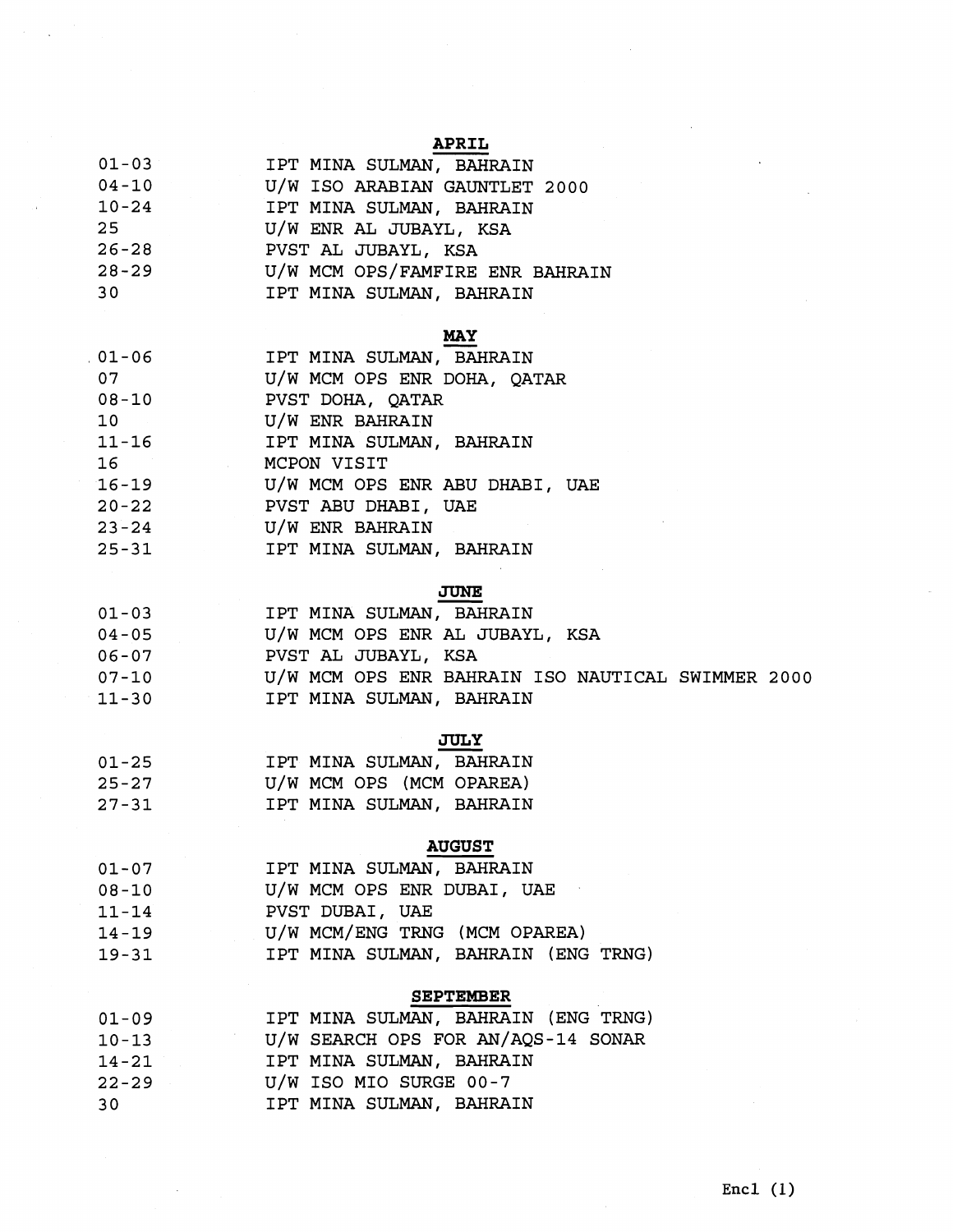## **OCTOBER**

| $01 - 02$ | IPT MINA SULMAN, BAHRAIN |  |
|-----------|--------------------------|--|
| $03 - 04$ | U/W MCM OPS              |  |
| $05 - 11$ | IPT MINA SULMAN, BAHRAIN |  |
| $12 - 31$ | THREATCON SORTIE         |  |

#### **NOVEMBER**

| $01 - 12$ | THREATCON SORTIE         |
|-----------|--------------------------|
| $12 - 30$ | IPT MINA SULMAN, BAHRAIN |

#### **DECEMBER**

| $01 - 09$ | IPT MINA SULMAN, BAHRAIN                     |  |  |
|-----------|----------------------------------------------|--|--|
| $10 - 13$ | U/W MCM OPS (MCM OPAREA)                     |  |  |
| $14 - 17$ | IPT MINA SULMAN, BAHRAIN                     |  |  |
| $17 - 31$ | IPT MINA SULMAN, BAHRAIN (HOLIDAY STANDDOWN) |  |  |

3. Narrative. USS ARDENT (manned by MCMROTCREW HOTEL) entered the New Year inport Manama, Bahrain. On 03 Jan, ARDENT departed Bahrain to conduct mine warfare proficiency training enroute Dubai, UAE. ARDENT conducted underway replenishments with RFA Orangeleaf during this underway on 06 and 10 Jan. On 12 Jan, the ship entered Dubai for her first port visit of the year. On 16 Jan, the ship departed Dubai, UAE to conduct mine warfare proficiency training enroute Doha, Qatar. After a twoday port visit, ARDENT left Doha for Bahrain. Conducting an underway replenishment with USNS Yukon along the way, on 20 Jan, ARDENT arrived in Bahrain on 24 Jan. After a brief stop in Bahrain, ARDENT was underway again conducting mine warfare proficiency training in the MCM Oparea located in the Central Arabian Gulf.

Returning to port for just a day on 01 Feb to refuel and resupply, ARDENT was underway enroute Abu Dhabi, UAE. Arriving on 03 Feb, the crew spent four days in port, Abu Dhabi, before getting underway on 06 Feb to conduct a fifty-caliber gunnery exercise and mine warfare proficiency training. After the twoday transit, ARDENT arrived in Bahrain to begin her turnover from MCMROTCREW HOTEL to MCMROTCREW CHARLIE. On 17 Feb, Commander Fifth Fleet visited ARDENT to welcome the new rotational crew and bid CREW HOTEL an appreciative farewell. On 18 Feb, MCMROTCREW CHARLIE formally relieved MCMROTCREW HOTEL. ARDENT conducted a fast cruise to acquaint everyone with the status of all equipment on 19 Feb. MCMROTCREW CHARLIE got underway to conduct a shakedown cruise to include helicopter and diver operations, an underwater detonation, mechanical sweeping, mine neutralization vehicle operations, and concluded with an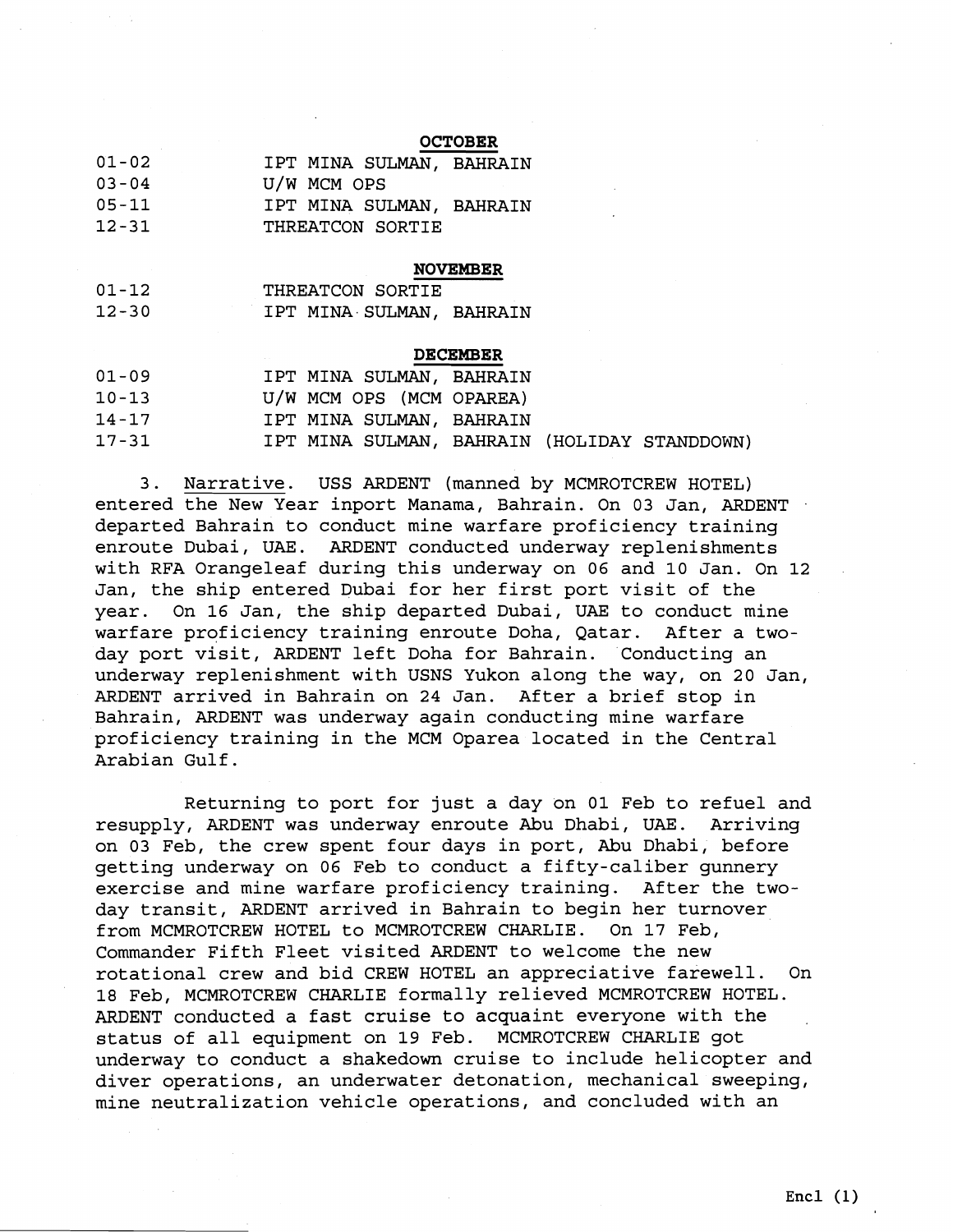anchoring evolution on 20 Feb. On 26 Feb, ARDENT returned to Bahrain.

Beginning 01 Mar, ARDENT became permanently home ported in Bahrain with her first permanent crew. ARDENT conducted maintenance for two weeks until getting underway on 12 Mar in support of GULFEX 2000. This multinational exercise placed ARDENT under tactical control of HMS Gloucester, Commander Mine Counter Measures Squadron Two. Other British ships in the squadron included HMS Sir Geraint, HMS Inverness, HMS Atherstone, and HMS Bridgeport. On 16 Mar, ARDENT arrived in Dubai, UAE for another port visit. On 19 Mar, she began her return transit back to Bahrain. ARDENT arrived in Bahrain on 21 Mar. During the week in port, ARDENT began making preps for Arabian Gauntlet 2000. On 29 Mar, ARDENT went underway for one last preparatory underway prior to the exercise. ARDENT was inport Bahrain from 30 Mar to 03 Apr for the inport training phase of Arabian Gauntlet.

ARDENT was underway in company with USS Samuel B. Roberts, HNLMS Schevingen, BNS Crocus and BNS Godetia in support of Arabian Gauntlet on 04 Apr. After a successful exercise, ARDENT returned to Bahrain on 10 Apr. ARDENT was underway again enroute A1 Jubayl, KSA, following two weeks of voyage repairs. After the two-day port visit and two day return transit, ARDENT arrived in Bahrain on 30 April.

ARDENT spent a week inport Bahrain then got underway again on 07 May to conduct mine warfare proficiency training enroute Doha, Qatar. ARDENT'S crew participated in the "host-asailor" program with local US citizens living in Doha. On 10 May, ARDENT was underway again enroute Bahrain arriving on 11 May. After a five-day inport period, ARDENT had the pleasure of having MCPON Jimmie Herdt visit the ship on 16 May and speak with the crew. On the same day, ARDENT got underway to conduct mine warfare proficiency training enroute Abu Dhabi, UAE. Arriving in Abu Dhabi, she spent three days inport from 20 - <sup>22</sup> May then was underway again enroute Bahrain. Arriving on 25 May, ARDENT remained in Bahrain until 03 June.

ARDENT began another underway enroute A1 Jubayl, KSA, on 04 Jun. On the 6<sup>th</sup> of Jun, ARDENT arrived inport Jubayl for a two-day port visit. ARDENT was underway in support of Exercise Nautical Swimmer 2000 beginning 07 Jun. This mine warfare exercise was a joint exercise conducted with Royal Saudi Naval Forces to improve offensive/defensive mine warfare in the vicinity of a major commercial port. On 11 June, ARDENT arrived